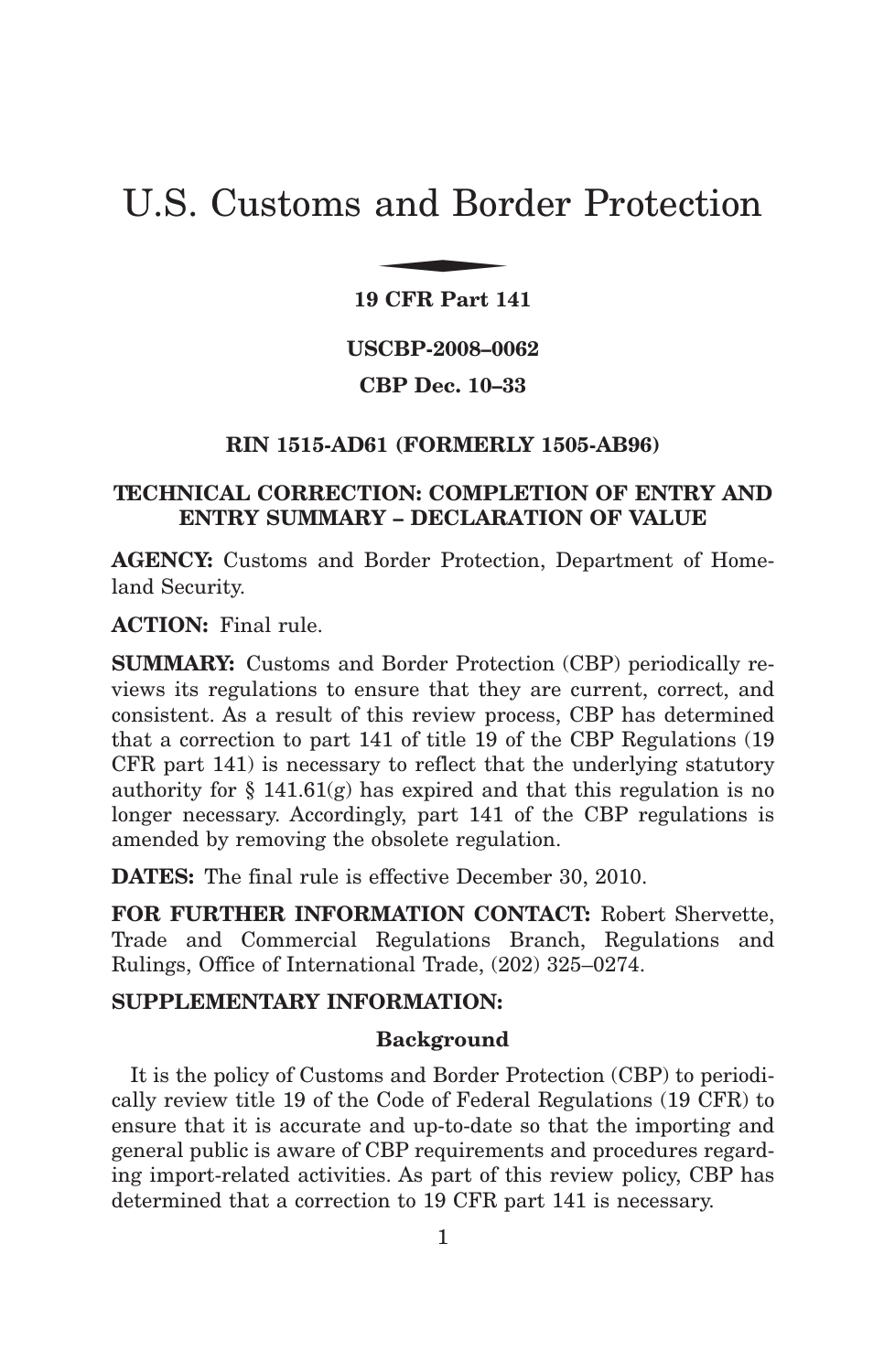Section 141.61 of the CBP regulations (19 CFR 141.61) prescribes the manner by which entry and entry summary documentation must be completed. Within § 141.61, paragraph (g) requires an importer to indicate on the CBP Form 7501 the manner by which the declared transaction value on imported merchandise was determined. This requirement is authorized by § 15422(a) of the Food, Conservative, and Energy Act of 2008 (the "Act"), Public Law 110–234, 122 Stat. 1547 (19 U.S.C. 1484 note), in which Congress required CBP to collect for a one-year period beginning August 20, 2008, and ending August 19, 2009, from importers information on whether the transaction value of imported merchandise is determined on the basis of the price paid by the buyer in the first or earlier sale occurring prior to introduction of the merchandise into the United States.

On August 25, 2008, CBP published an interim rule as CBP Dec. 08–31 in the **Federal Register** (73 FR 49939) implementing the Act's first sale declaration requirement that for a specified time period importers were required to declare, at the time of entry, the transaction value method employed. As the statutory authority for the importer declaration requirement expired on August 19, 2009, this document amends 19 CFR 141.61 by removing paragraph (g).

#### **Inapplicability of Notice and Delayed Effective Date Requirements**

Because the technical corrections set forth in this document merely conform to existing law, CBP finds that good cause exists for dispensing with notice and public procedure as unnecessary under 5 U.S.C.  $553(b)(B)$ . For this same reason, pursuant to  $5 \text{ U.S.C. } 553(d)(3)$ , CBP finds that good cause exists for dispensing with the requirement for a delayed effective date.

#### **Regulatory Flexibility Act**

Because this document is not subject to the notice and public procedure requirements of 5 U.S.C. 553, it is not subject to the provisions of the Regulatory Flexibility Act (5 U.S.C. 601 *et seq*.).

## **Executive Order 12866**

These amendments do not meet the criteria for a "significant regulatory action" as specified in Executive Order 12866.

# **Signing Authority**

This document is limited to technical corrections of the CBP regulations. Accordingly, it is being signed under the authority of 19 CFR  $0.1(b)(1)$ .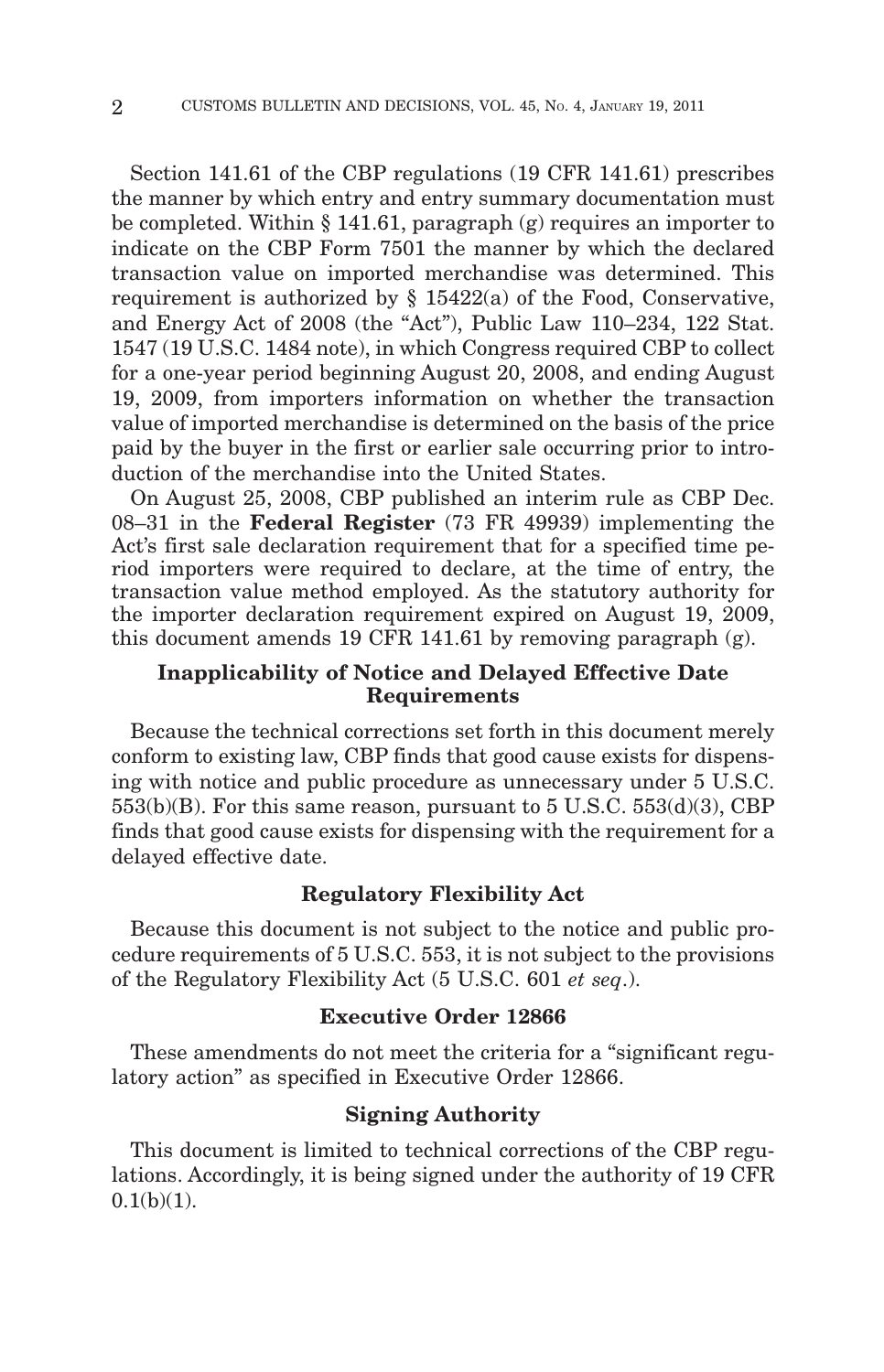# **List of Subjects in 19 CFR Part 141**

Customs duties and inspection, Entry of merchandise, Reporting and recordkeeping requirements.

## **AMENDMENTS TO THE REGULATIONS**

For the reasons set forth above, part 141 of the CBP regulations (19 CFR part 141) is amended as set forth below.

#### **PART 141- ENTRY OF MERCHANDISE**

1. The general authority for part 141 continues to read as follows, and the specific authority for § 141.61 is removed:

**AUTHORITY** : 19 U.S.C. 66, 1448, 1484, 1624.

\*\*\*\*\*

2. Section 141.61 is amended by removing paragraph (g). Dated: December 23, 2010

ALAN BERSIN *Commissioner U.S. Customs and Border Protection* A<br>
Co<br>
U.S. Customs<br>
Register, Decembe<br>
NION COLLE

[Published in the Federal Register, December 30, 2010 (75 FR 82241)]

# **AGENCY INFORMATION COLLECTION ACTIVITIES:**

## **CBP Regulations Pertaining to Customs Brokers (19 CFR Part 111)**

**AGENCY:** U.S. Customs and Border Protection, Department of Homeland Security

**ACTION:** 30-Day notice and request for comments; Extension of an existing information collection: 1651–0034.

**SUMMARY:** U.S. Customs and Border Protection (CBP) of the Department of Homeland Security will be submitting the following information collection request to the Office of Management and Budget (OMB) for review and approval in accordance with the Paperwork Reduction Act: CBP Regulations Pertaining to Customs Brokers (19 CFR Part 111). This is a proposed extension of an information collection that was previously approved. CBP is proposing that this information collection be extended with no change to the burden hours or to the information being collected. This document is published to obtain comments from the public and affected agencies. This pro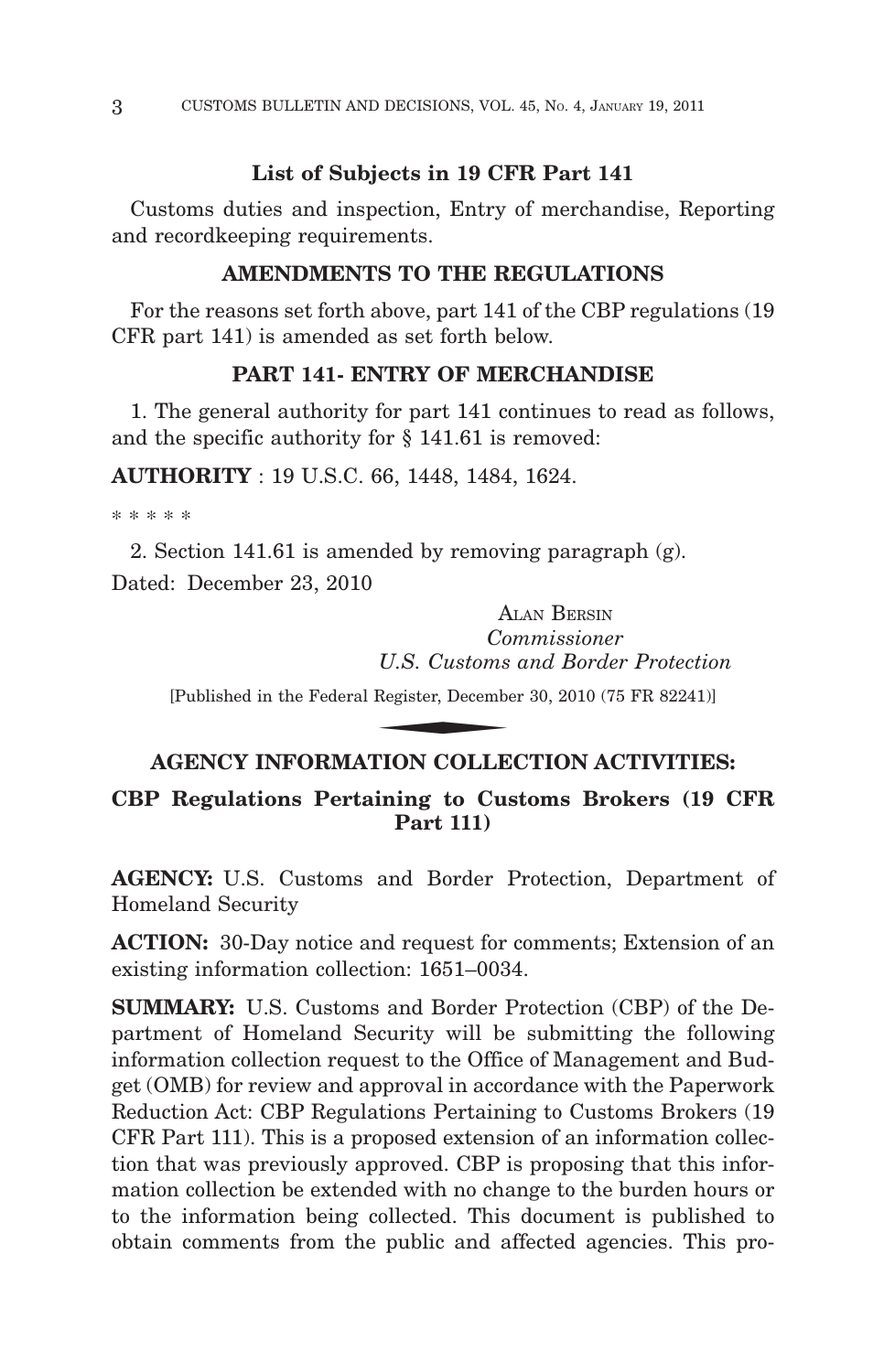posed information collection was previously published in the **Federal Register** (75 FR 67094) on November 1, 2010, allowing for a 60-day comment period. This notice allows for an additional 30 days for public comments. This process is conducted in accordance with 5 CFR 1320.10.

**DATES:** Written comments should be received on or before February 2, 2011.

**ADDRESSES:** Interested persons are invited to submit written comments on this proposed information collection to the Office of Information and Regulatory Affairs, Office of Management and Budget. Comments should be addressed to the OMB Desk Officer for Customs and Border Protection, Department of Homeland Security, and sent via electronic mail to oira\_submission@omb.eop.gov or faxed to (202) 395–5806.

# **SUPPLEMENTARY INFORMATION:**

U.S. Customs and Border Protection (CBP) encourages the general public and affected Federal agencies to submit written comments and suggestions on proposed and/or continuing information collection requests pursuant to the Paperwork Reduction Act (Pub. L.104–13). Your comments should address one of the following four points:

- (1) Evaluate whether the proposed collection of information is necessary for the proper performance of the functions of the agency/component, including whether the information will have practical utility;
- (2) Evaluate the accuracy of the agencies/components estimate of the burden of the proposed collection of information, including the validity of the methodology and assumptions used;
- (3) Enhance the quality, utility, and clarity of the information to be collected; and
- (4) Minimize the burden of the collections of information on those who are to respond, including the use of appropriate automated, electronic, mechanical, or other technological techniques or other forms of information.

**Title:** CBP Regulations Pertaining to Customs Brokers (19 CFR Part 111)

**OMB Number:** 1651–0034

**Form Number:** CBP Forms 3124 and 3124E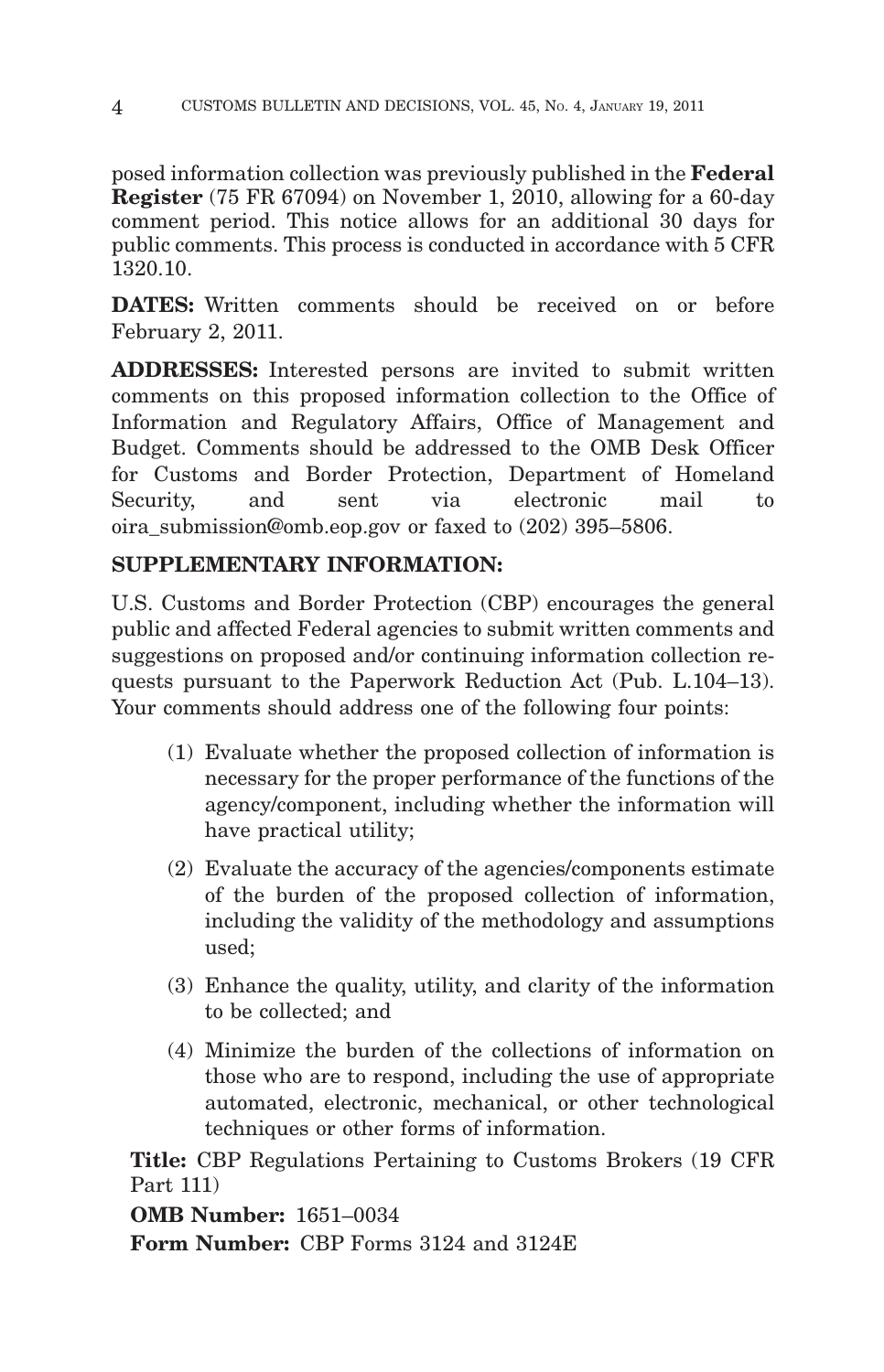**Abstract:** The information contained in Part 111 of the CBP regulations governs the licensing and conduct of customs brokers. Specifically, an individual who wishes to take the broker exam would complete CBP Form 3124E, "Application for Customs Broker License Exam"; or to apply for a broker license, CBP Form 3124, "Application for Customs Broker License" must be completed. The procedures to request a local or national broker permit can be found in 19 CFR 111.19, and a triennial report is required under 19 CFR 111.30. The information collected from customs brokers is provided for by 19 USC 1641. CBP Forms 3124 and 3124E may be found at *http://www.cbp.gov/xp/cgov/ toolbox/forms/*. Further information about the customs broker exam and how to apply for it may be found at *http:// www.cbp.gov/xp/cgov/trade/trade\_programs/broker/ broker\_exam/notice\_of\_exam.xml*

**Current Actions:** This submission is being made to extend the expiration date with no change to the burden hours or to this collection of information.

**Type of Review:** Extension (without change)

**Affected Public:** Businesses, Individuals

# *CBP Form 3124E, "Application for Customs Broker License Exam*

**Estimated Number of Respondents:** 2,300 **Total Number of Estimated Annual Responses:** 2,300 **Estimated Time per Response:** 1 hour **Estimated Total Annual Burden Hours:** 2,300 **Estimated Total Annual Cost to the Public:** \$466,000

*CBP Form 3124, "Application for Customs Broker License"*

**Estimated Number of Respondents:** 300 **Total Number of Estimated Annual Responses:** 300 **Estimated time per Response:** 1 hour **Estimated Total Annual Burden Hours:** 300

*Triennial Report (19 CFR 111.30)*

**Estimated Number of Respondents:** 3,833 **Total Number of Estimated Annual Responses:** 3,833 **Estimated time per Response:** .5 hours **Estimated Total Annual Burden Hours:** 1,917 **Estimated Total Annual Cost to the Public:** \$383,300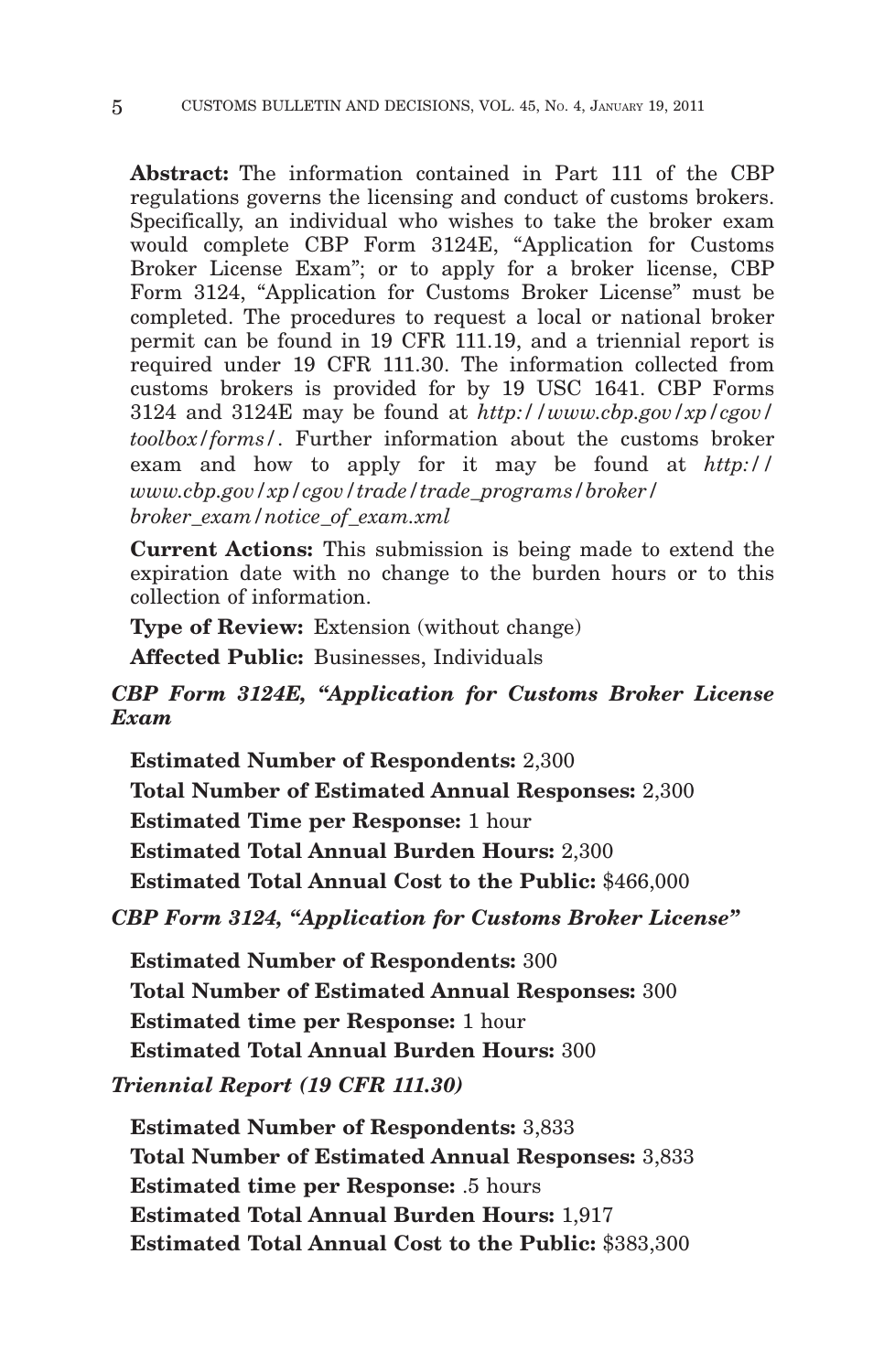#### *National Broker Permit Application (19 CFR 111.19)*

**Estimated Number of Respondents:** 500 **Total Number of Estimated Annual Responses:** 500 **Estimated time per Response:** 1 hour **Estimated Total Annual Burden Hours:** 500 **Estimated Total Annual Cost to the Public:** \$112,500

If additional information is required contact: Tracey Denning, U.S. Customs and Border Protection, Regulations and Rulings, Office of International Trade, 799 9th Street, NW, 5th Floor, Washington, DC. 20229–1177, at 202–325–0265.

Dated: December 28, 2010

TRACEY DENNING *Agency Clearance Officer U.S. Customs and Border Protection* TRA<br> *Agency* (*U.S. Customs*<br>
ral Register, Janua<br> **FION COLLE** 

[Published in the Federal Register, January 3, 2011 (76 FR 163)]

#### **AGENCY INFORMATION COLLECTION ACTIVITIES:**

#### **Haitian Hemispheric Opportunity through Partnership Encouragement Act of 2006**

**AGENCY:** U.S. Customs and Border Protection, Department of Homeland Security

**ACTION:** 30-Day notice and request for comments; Extension of an existing information collection: 1651–0129.

**SUMMARY:** U.S. Customs and Border Protection (CBP) of the Department of Homeland Security will be submitting the following information collection request to the Office of Management and Budget (OMB) for review and approval in accordance with the Paperwork Reduction Act: Haiti Haitian Hemispheric Opportunity through Partnership Encouragement ("Haiti HOPE") Act of 2006. This is a proposed extension of an information collection that was previously approved. CBP is proposing that this information collection be extended with no change to the burden hours. This document is published to obtain comments from the public and affected agencies. This proposed information collection was previously published in the **Federal Register** (75 FR 67753) on November 3, 2010, allowing for a 60-day comment period. This notice allows for an additional 30 days for public comments. This process is conducted in accordance with 5 CFR 1320.10.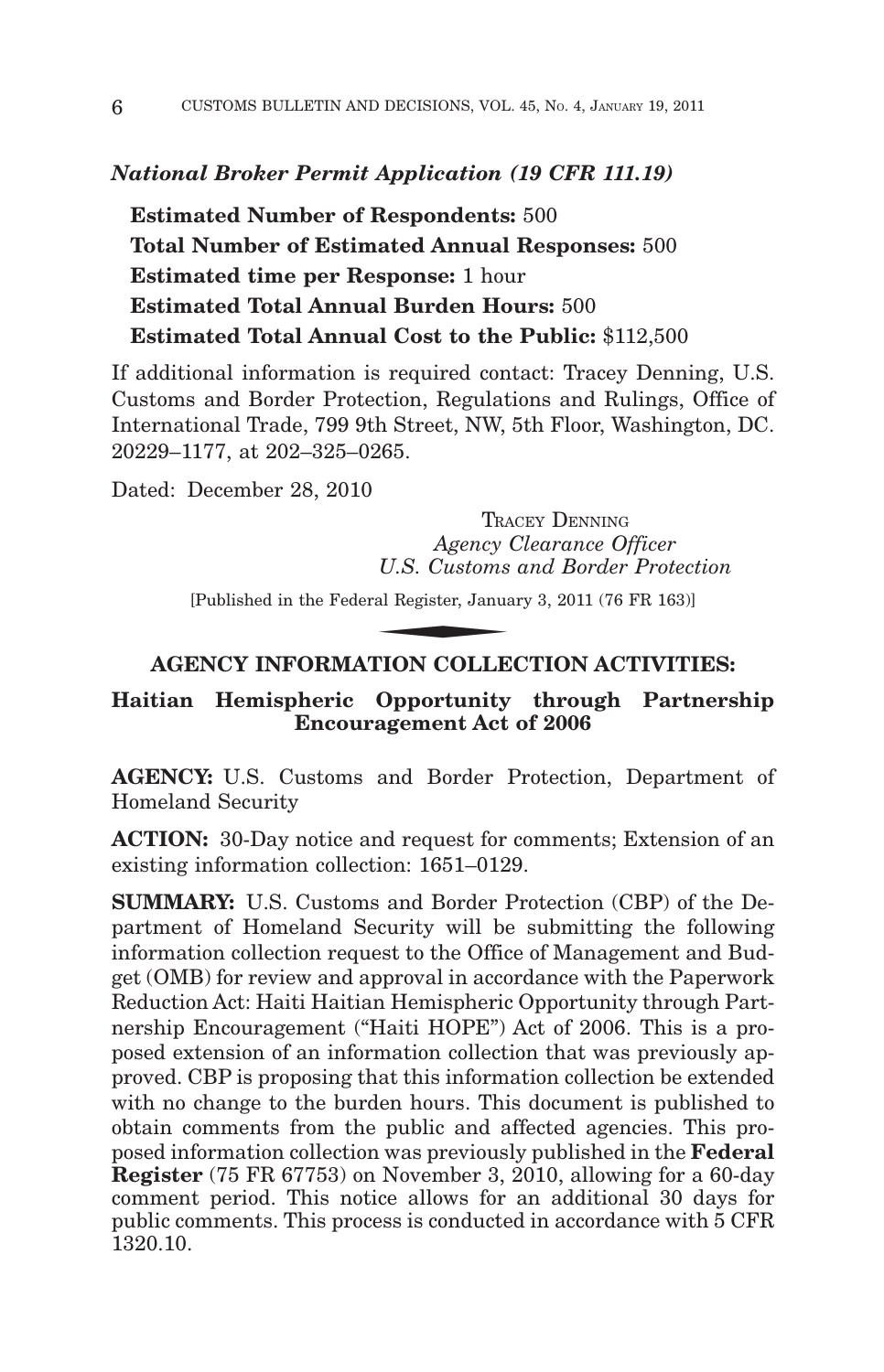**DATES:** Written comments should be received on or before February 2, 2011.

**ADDRESSES:** Interested persons are invited to submit written comments on this proposed information collection to the Office of Information and Regulatory Affairs, Office of Management and Budget. Comments should be addressed to the OMB Desk Officer for Customs and Border Protection, Department of Homeland Security, and sent via electronic mail to oira\_submission@omb.eop.gov or faxed to (202) 395–5806.

# **SUPPLEMENTARY INFORMATION:**

U.S. Customs and Border Protection (CBP) encourages the general public and affected Federal agencies to submit written comments and suggestions on proposed and/or continuing information collection requests pursuant to the Paperwork Reduction Act (Pub. L.104–13). Your comments should address one of the following four points:

- (1) Evaluate whether the proposed collection of information is necessary for the proper performance of the functions of the agency/component, including whether the information will have practical utility;
- (2) Evaluate the accuracy of the agencies/components estimate of the burden of the proposed collection of information, including the validity of the methodology and assumptions used;
- (3) Enhance the quality, utility, and clarity of the information to be collected; and
- (4) Minimize the burden of the collections of information on those who are to respond, including the use of appropriate automated, electronic, mechanical, or other technological techniques or other forms of information.

**Title:** Haitian Hemispheric Opportunity through Partnership Encouragement ("Haiti HOPE") Act of 2006

# **OMB Number:** 1651–0129

**Abstract:** Title V of the Tax Relief and Health Care Act of 2006 amended the Caribbean Basin Economic Recovery Act (CBERA 19 U.S.C. 2701–2707) and authorized the President to extend additional trade benefits to Haiti. This trade program, the Haitian Hemispheric Opportunity through Partnership Encouragement Act of 2006 ("Haiti HOPE Act"), provides for duty-free treatment for certain apparel articles and certain wire harness automotive components from Haiti.